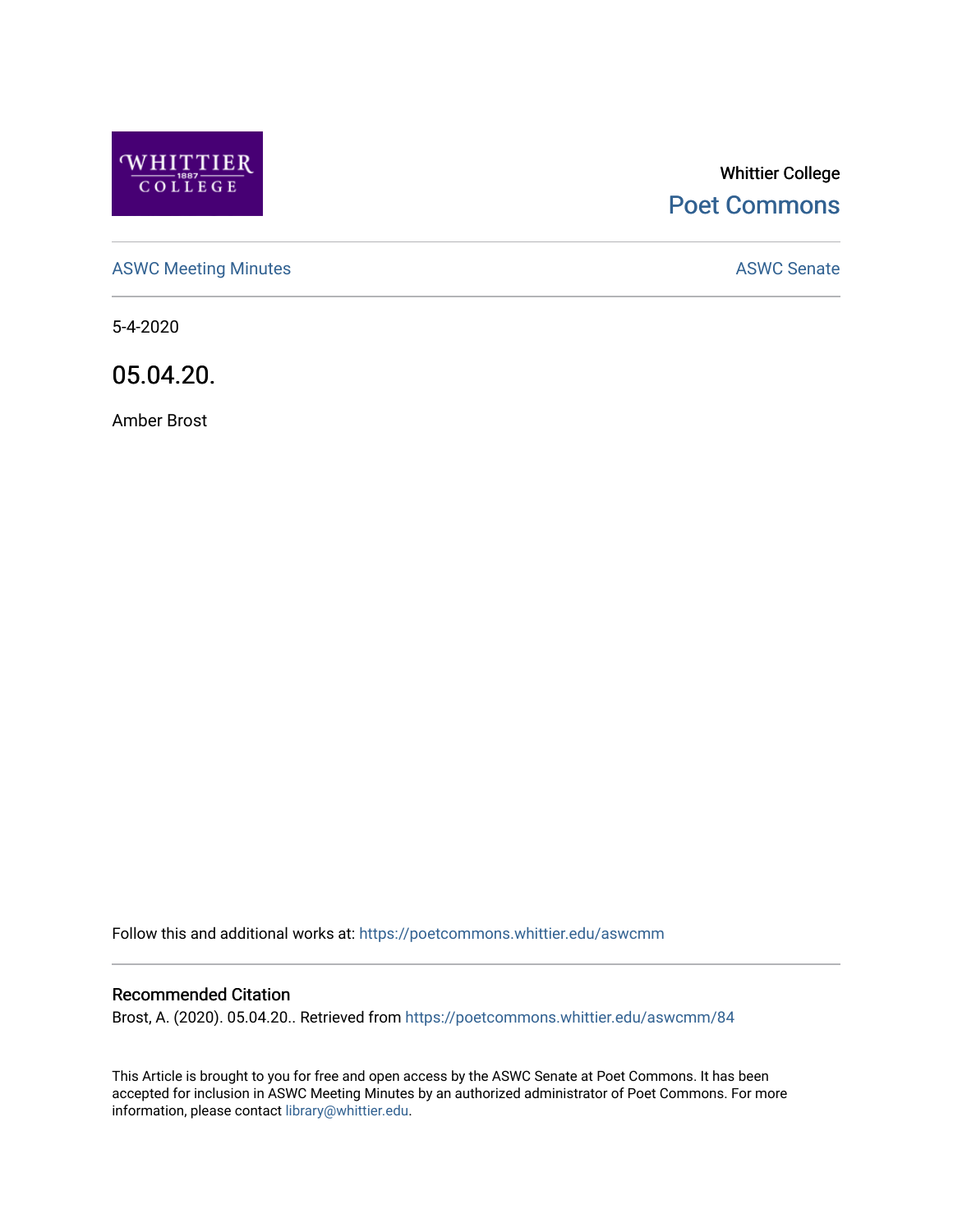



## **Meeting Minutes for** May 4, 2020

- **I. Meeting is called to order at:** 5:34 pm
- **II. Moment of Silence/Inspirational quote**
	- **A.** INSPIRATIONAL QUOTE
		- Read By: Sen. Ross

### **III. Mission Statement**

**A.** The ASWC Senate, as the governing body of the Associated Students of Whittier College, is dedicated to the betterment of the college as an institution and as a member of the broader community. The Senate shall assist on-campus clubs and organizations in creating, promoting and implementing dynamic programs and events that involve students and add value to their educational experience. This body will act as an open forum for students to voice their opinions and desires, always keeping the best interests of the ASWC in mind. In all its actions, the Senate will serve the students first with integrity, dedication, responsibility and humility.

Read By: Sen. Ross

#### **IV. Roll Call – Secretary Brost**

- **A. Present:** Sen. Casserly-Simmons, Sen. Minami, Sen. Iseri, Sen. Hagan-Martin, Sen. Ross, Sen. Mendoza, Sen. Torres, Sen. Malone, Sen. Modesti, Tres. Estrada, VP Joachim, Pres. Moya, Dir. Tejada, Sec. Brost, Dir. Gil, Sen. Royster, Sen. Gracia, Sen. Segura, Sen. Garrison, Sen. Eccles, Sen. Angileri, Sen. Hidalgo, Sen. Alvarez
- **B. Absent excused:**
- **C. Unexcused:** Sen. Green,

# **V. Minutes Amendment/Approval**

- **A. Approved by:** Sen. Mendoza
- **B. Seconded by:** Sen. Casserly-Simmons
- **VI. Public Voice**
	- **A.** Spencer VanDerStarren: I wanted to voice my support for the environmental bill. I fully support it. I have seen a lot of work done to it and it shows. I fully support environmental issues that happen on campus. I just wanted to be here to show my support for this bill.
	- **B.** Piper Lowinger: I am also here to support the bill as well. Since whittier isn't adapting to the environment as fast as students would like it to, I think it is a great deal because it touches on a lot of different aspects of our student community and life. It has students commit to a more sustainable way. I think there is something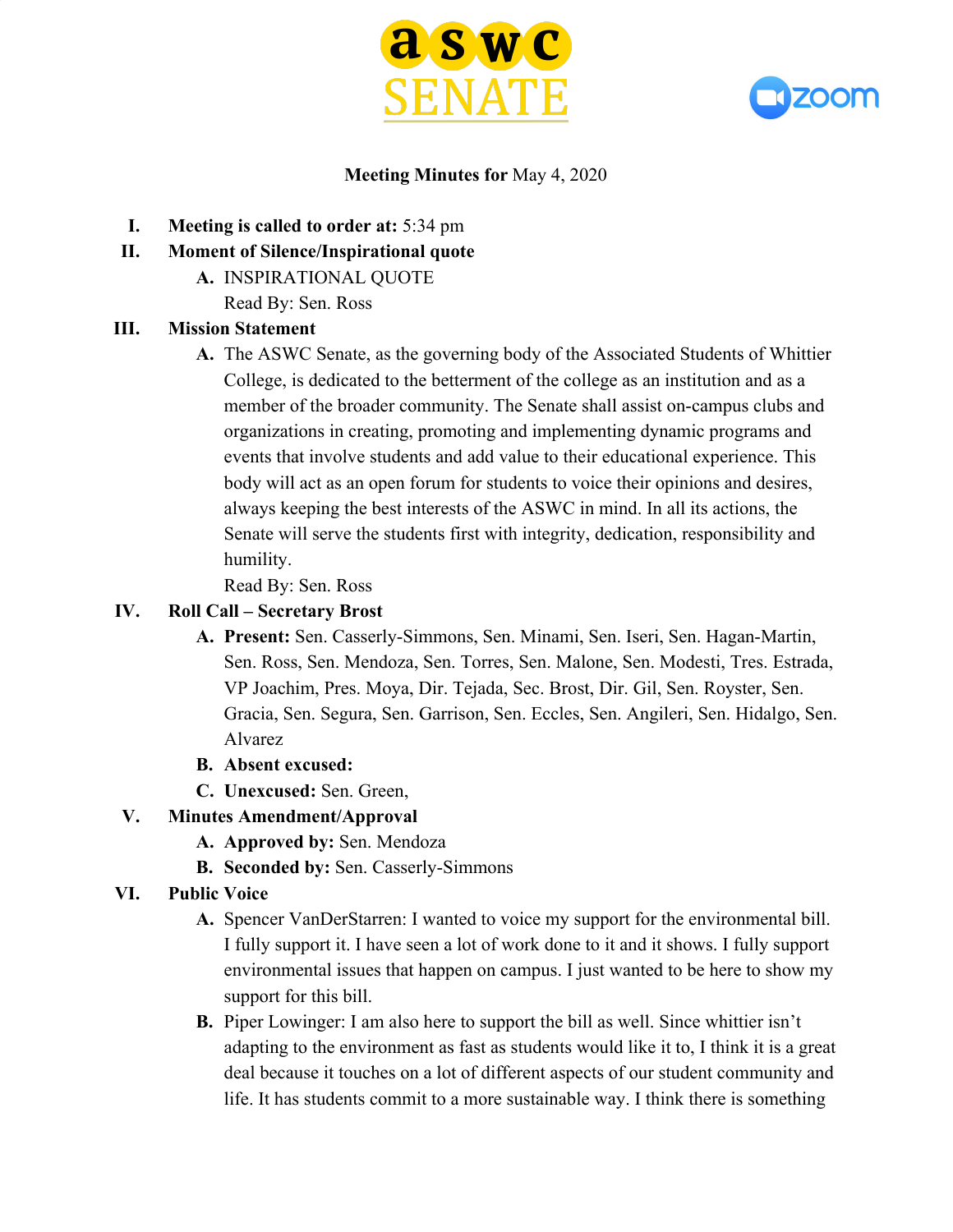



in this bill for everyone. Depending on how the Senate votes tonight, this can change the school in a green way.

- **C.** Maddie McMurrary is an alumni who wrote the environment action advocate onto the senate. She says that she is in full support of the bill.
- **D.** Eric Dutra: I came here to support the bill as well. I was here last week and I talked about my concerns for the bill. Dalton invited me to the committee meeting and we made a compromise which I'm very happy with.

#### **VII. President's Message -** *President Moya*

**A.** Good evening everyone, I hope everyone is doing well and staying strong during our final weeks of the semester. It is such a bittersweet feeling to be delivering my last President's Message this evening. I know these past couple of weeks have been tough and this Senate table has been tested and faced with unprecedented obstacles. During a time where it can be very difficult to remain positive and celebrate one's accomplishments, I wanted to remind you all and the Whittier College community of all that we have achieved this semester. Since its inception in 1904, the mission of the ASWC Senate has been to serve the students of the College with integrity, dedication, responsibility, and humility. I am proud to say that this group has successfully continued this legacy. To say this Senate table has accomplished a lot is an understatement. Over the course of this academic year this table has passed 8 bills and proclamations and funded \$ worth of student events, initiatives, and resources. This academic year started with the passing of a bill that recognized Media Council's unique role on campus as a watchdog and ensured that student body fees allocated to Media Council were distributed directly by the Business Office and to prevent any conflict of interests. In addition, the Media Council Representative became a non-voting member of ASWC Senate, acting as a liaison between the two bodies. This bill not only improved the relationship between the Senate and Media Council but set a precedent of collaboration and transparency for the rest of the academic year. Soon into the year, we were faced with one of our first big challenges: a financial deficit of over \$10,000.00. This deficit signified not only a lack of administrative oversight, but shed light into the lack of support and resources for our student clubs and organizations. Through months of discussion, meetings, and negotiations, this table was able to get the College to take accountability and cover this deficit. Although this obstacle was time consuming and tested all of our limits, it started long overdue conversations around fiscal responsibility, transparency, and accountability. Let this be a reminder that this will never happen again. The start of the Spring semester was rang in with the controversial topic of Whittfest. In the midst of tension and differing opinions, this table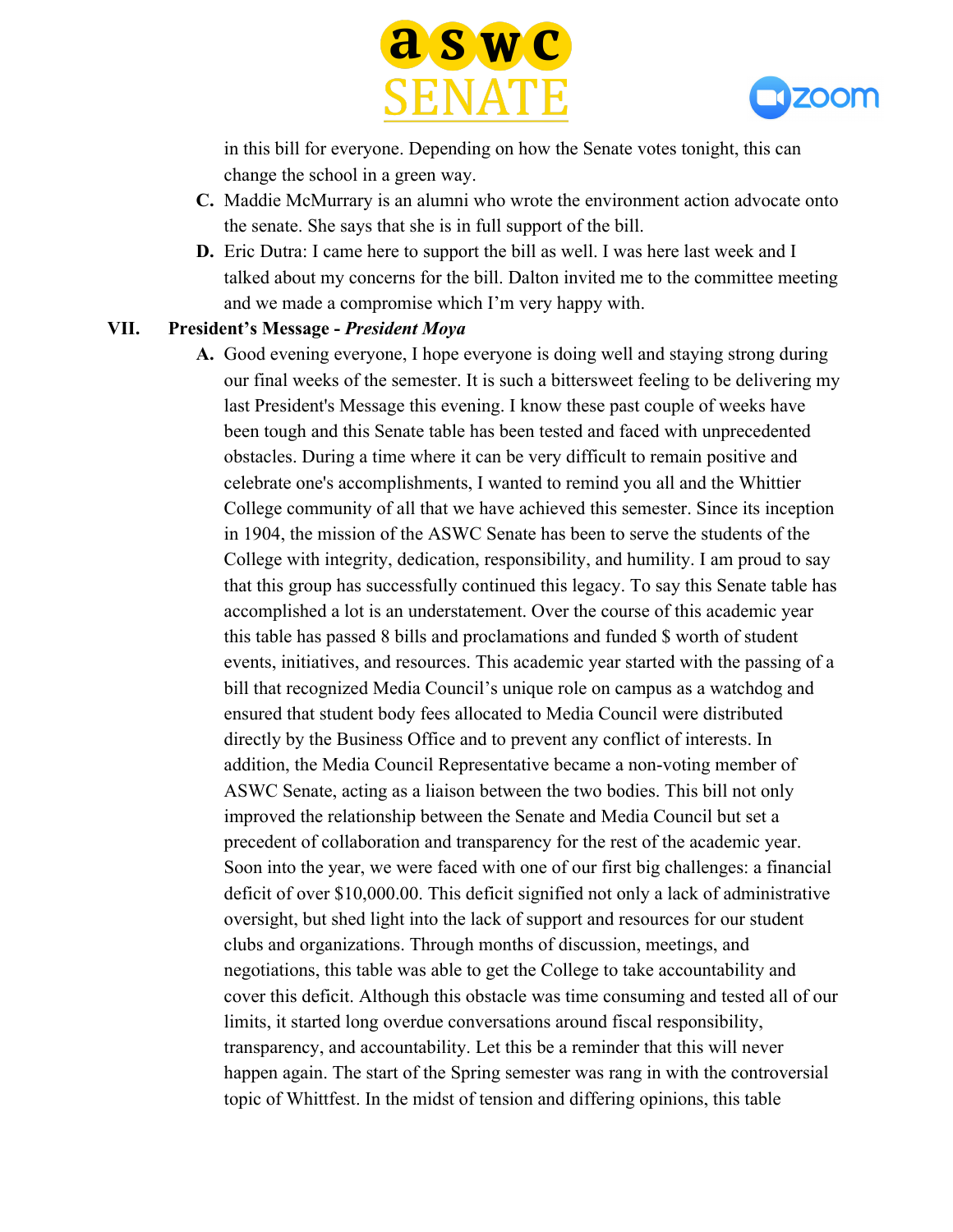



#### implemented

innovative mechanisms to connect with students with urgency, after over 6 hours spent in meetings the table was able to come to a decision. This not only started conversations around equity, but helped ASWC Senate as a governing body deal with petitions and student initiatives in a more effective manner. In this same month, this ASWC Senate was the first Senate table to meet with the college's Board of Trustees, marking the start of a more transparent and productive relationship. Next we were faced with the largest challenge an ASWC Senate has faced to date: a global pandemic. Since the College's decision to carry out the remainder of the semester online, our table diligently raised student voices, held administrators accountable, and worked together to develop new and accessible methods of engaging with constituents.

With that, I would like to thank every student who entrusted us with their concerns, who challenged us, and helped us meet the needs of students. Every single one of your voices matters, and I am confident this next group of Senators will successfully amplify your voices and create even more change. If there is anything this awful disease has done, it reveals the disparities and inequities that exist within this institution. With that, I challenge you all to continue fighting and persevering. You all have the power to create great change not only on campus, but within this world. Never lose sight of your strength, capabilities, and power. Words cannot express my deepest appreciation and gratitude to have served as your ASWC Senate President and to have worked with such incredible individuals like you all. I am so proud of all that this table has accomplished. You are all phenomenal leaders who truly exemplified what it means to be a servant to the community. The memories and lessons this table has taught me, I will carry forever. Thank you.

- 1. Deanna: I just personally want to thank Destinee. You are a role model, even for me. In the summer you had a lot of plans and goals, and you accomplished all of them. Thank you for all you have done.
- 2. Dir. Tejada: Destinee, you have guided me through all my decision making. You have done this job amazing. I am so lucky to have known you and to have worked with you.
- 3. Christine: I just want to say thank you for your leadership. This year was not easy and you all did well.
- 4. Sen. Hagan-Martin: I just want to say thank you for all you have done on the Senate. You were an amazing leader and president.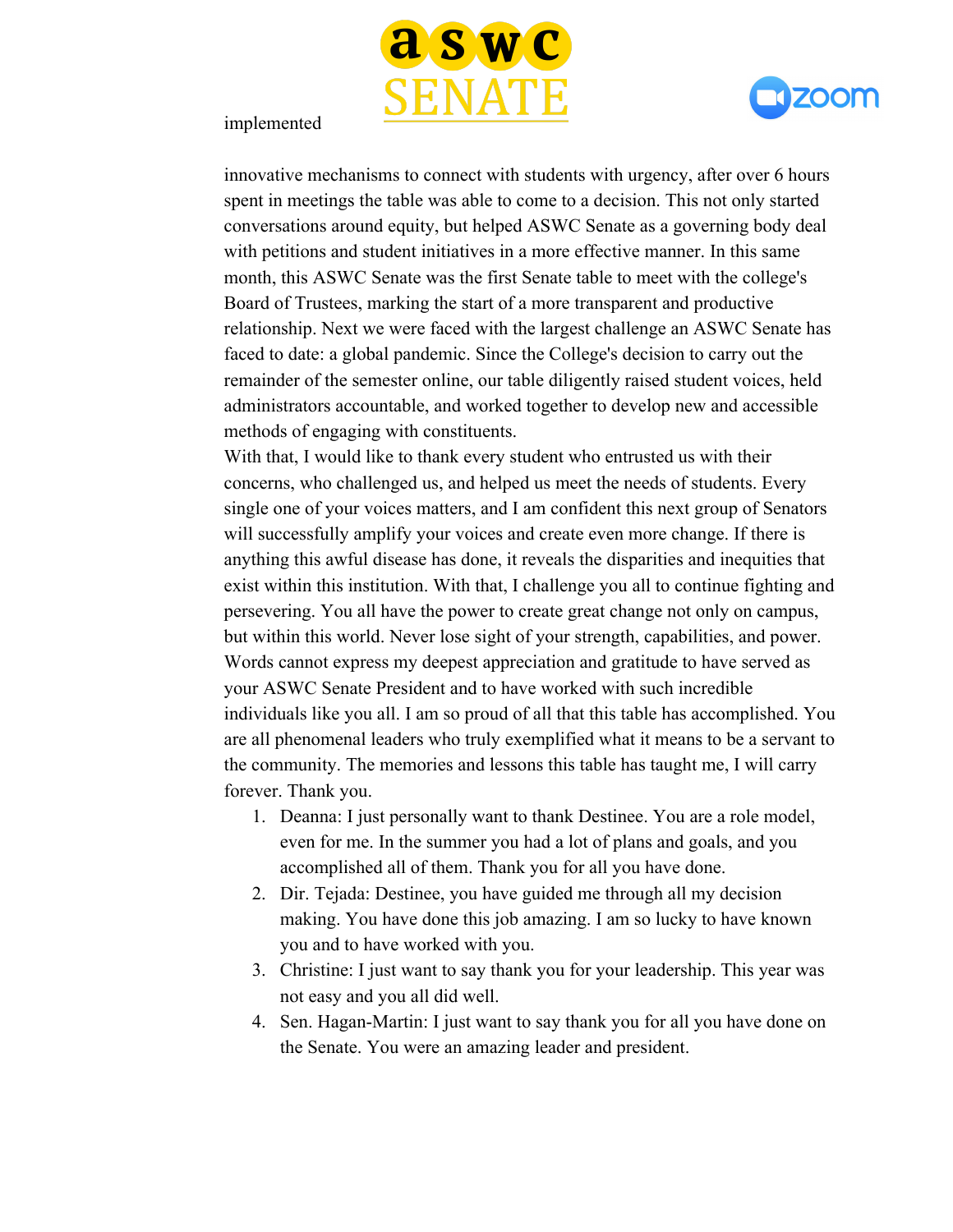



- 5. Sen. Royster: You begin to realize the impact people have in your life when you have to do things without them. Without seeing you on the Senate table every Monday is going to be difficult but with your guidance, we will be able to accomplish many things.
- **B.** Pres. Moya reads the final statement and decision from the faculty. It states: "We completely agree that Whittier students matter, and we, the faculty, staff and administration of the College, are all working extremely hard to help address the realities students are facing in these challenging times.

We understand that concerns about grades would arise at this moment, and we also want to ensure that any grading model used provides maximum options and flexibility for students. To clarify the process, grading policies are determined by the faculty as a body, and they are discussed and treated with great care. The appropriate group for any modifications to grading policies is the Educational Policy Committee (EPC), and it is EPC that devised new, temporary standards to address the hardships students are facing. These new policies were in turn approved by the Faculty Executive Council (FEC) and the faculty as a body. With this in mind, we write to say that we have read the petition for an A-B scale, and we do hear the concerns being raised, but after much discussion we have determined to keep in place the new policies devised by EPC.

Looking at the evidence, it is clear that while some students feel an A-B system would be more fair, there are many other students who feel that it would in fact be far more inequitable, and this includes a number of students that can be characterized as marginalized. Other schools have also pointed out that colleges that shift entirely to a Credit/No Credit or Pass/ Fail model, may in fact be harming their students in the long run (from problems in transferring credits to issues that affect credentialing and admissions criteria for some graduate programs).

In contrast, the A-D and NC model devised by EPC actually creates more options and greater flexibility for students and allows students to better protect their GPA while also protecting the validity of their transcript when applying to graduate schools. Also, for further flexibility, the Registrar will allow students to change the grade of a course from a letter grade to Credit or No Credit after the final grade has been announced.

We urgently want to reiterate that we, the faculty, are very much aware of and deeply concerned about the difficulties students are facing right now. Faculty are also doing everything they can to be flexible to address this new reality. We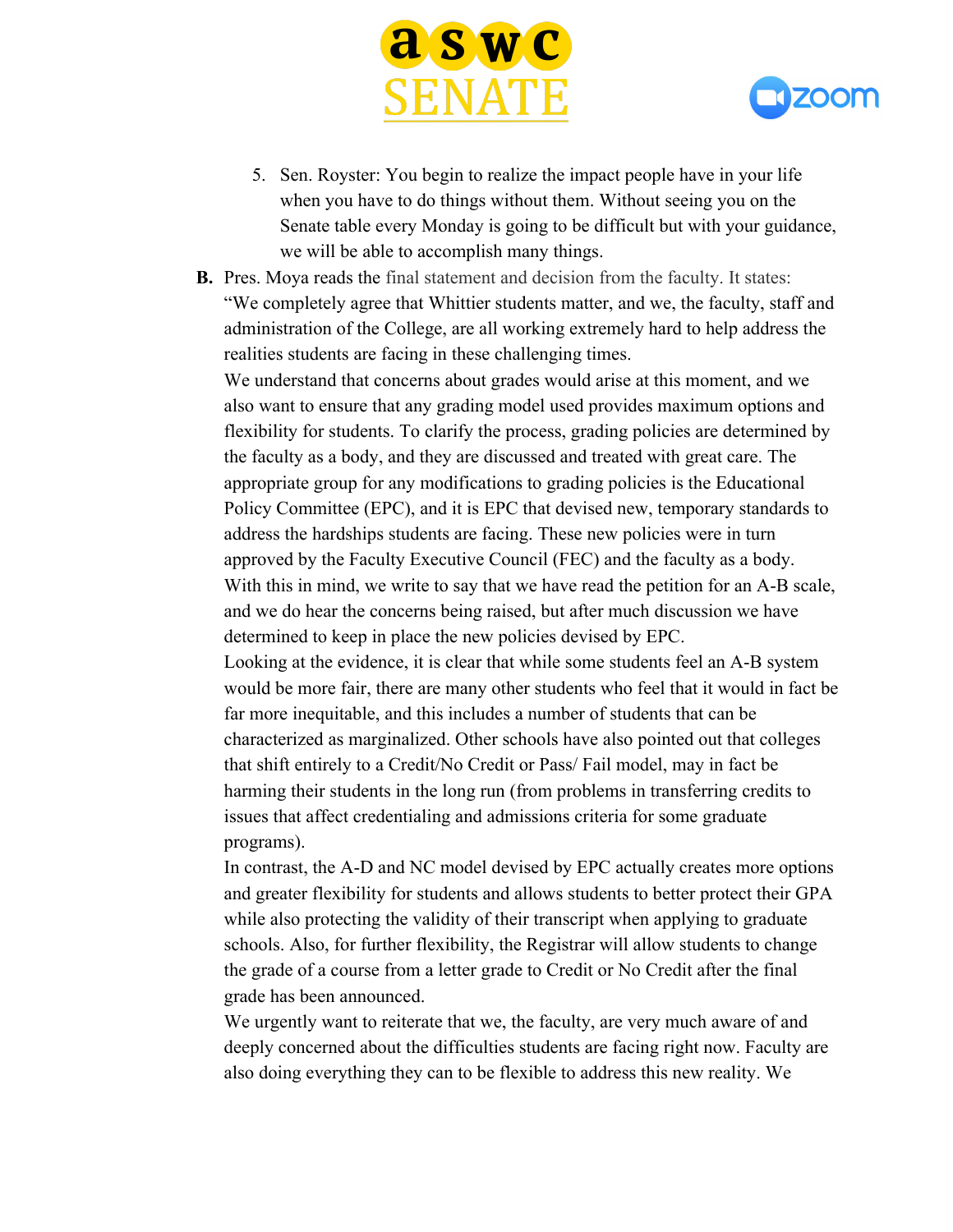



especially encourage students who have any questions or issues to consult and work with their professors.

Sincerely,

The members of the Faculty Executive Council".

**1.** Piper Lowinger: Just to clarify, in that statement that you read, the governing body has decided that students can change to credit or no credit after their final grade?

Pres. Moya: Yes. Also, I wanted to provide information about an incomplete. An incomplete is when you put your classes on pause and have to go pick up where you left off. This is for students who find themselves in difficult circumstances, so they can pause and pick up where they left off.

# **VIII. Treasurer's Report -** *Treasurer Estrada*

- **A. General Fund Balance:** \$11,036.48
- **B. Operational Account Balance:** \$14,830.21
- **C. Reserve Account Balance:** \$34,631.00
- **D. Allocated Thus Far:** \$59,968.98
- **E. First Readings:** \$0.00
- **F. Daily Calendar Considerations:** \$0.00

# **IX. Constituent Reports**

- **A. Academic Affairs Chair:** *Sen. Minami*
	- **1.** Whittier We Matter update.
- **B. First-Year Class Council:** *Sen. Iseri*
	- 1. The first year class is doing a giveaway for all first year students.
- **C. Commuter Representative:** *Sen. Hagan Martin*

**1.** N/A

- **D. Residential Hall Representative:** *Sen. Ross* **1.** N/A
- **E. Non-Traditional Student Representative:** *Sen. Mendoza*  $1$  N/A
- **F. Student Body Representative:** *Sen.Torres* **1.** N/A
- **G. Student Body Representative:** *Sen. Malone* **1.** N/A
- **H. Student Body Representative:** *Sen. Modesti* **1.** N/A
- **I. Student Body Representative:** *Sen. Green*  $1$  N/A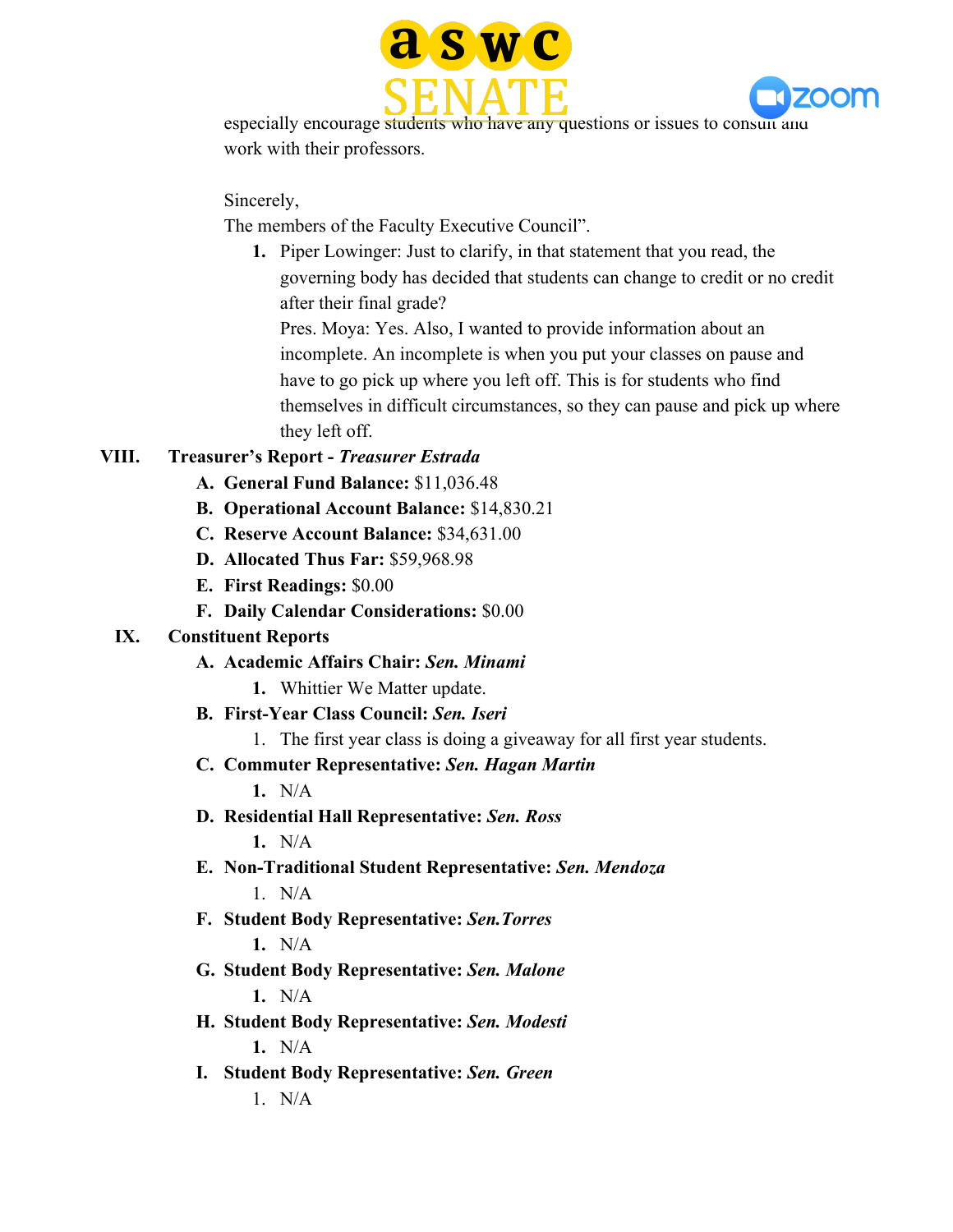



- **J. Inter-Club Council Representative:** *Sen. Royster*
	- **1.** N/A

# **K. Diversity Council Representative:** *Sen. Garcia*

- **1.** Working to get merch for next yr. will be advocating for student funds to be ACCESSIBLE to orgs next year bc no org had access to their funds this year.
- **2.** We had our last meeting last Thursday that went well. We will be holding elections right now up until Thursday at 8am, voting is happening over groupme.

# **L. Social Justice Coalition Representative:** *Sen. Segura*

**1.** N/A

# **M. Media Council Representative:** *Sen. Garrison*

- **1.** MC has elected their new chair and new senate rep.
	- **a)** President/Chair: Jakob Rippe
	- **b)** Senate Rep: Kat Garrison
- **2.** We will be meeting sometimes next week to train and change cabinets .
- **N. Poet Student Athlete Leadership Academy Male Representative:** *Sen. Eccles* **1.** N/A
- **O. Poet Student Athlete Leadership Academy Female Representative:** *Sen. Angileri*

**1.** N/A

- **P. Inter-Society Council Female & Male Representative:** *Sen. Hidalgo & Sen. Alvarez*
	- **1.** N/A

# **X. Committee Reports**

# **A. Administrative –***Vice President Joachim*

**1.** Administrative Committee met to continue working on the Constitution Updates. I have recommended that the Constitution updates continue through the summer to allow for more detailed changes and be voted on by the new table next year.

# **B. Budget-** *Treasurer Estrada*

- **1.** Budget committee will not meet tomorrow due to no budget requests.
- **2.** Updates:
	- **a)** I was able to file the check request for the 3000 surgical masks last Friday and the amount was \$3,450.00.

# **C. Campus Relations-** *Director Tejada*

1. Hey everyone! Hope you're all staying safe and healthy! I've mainly just been doing story posts for the last week, including answering some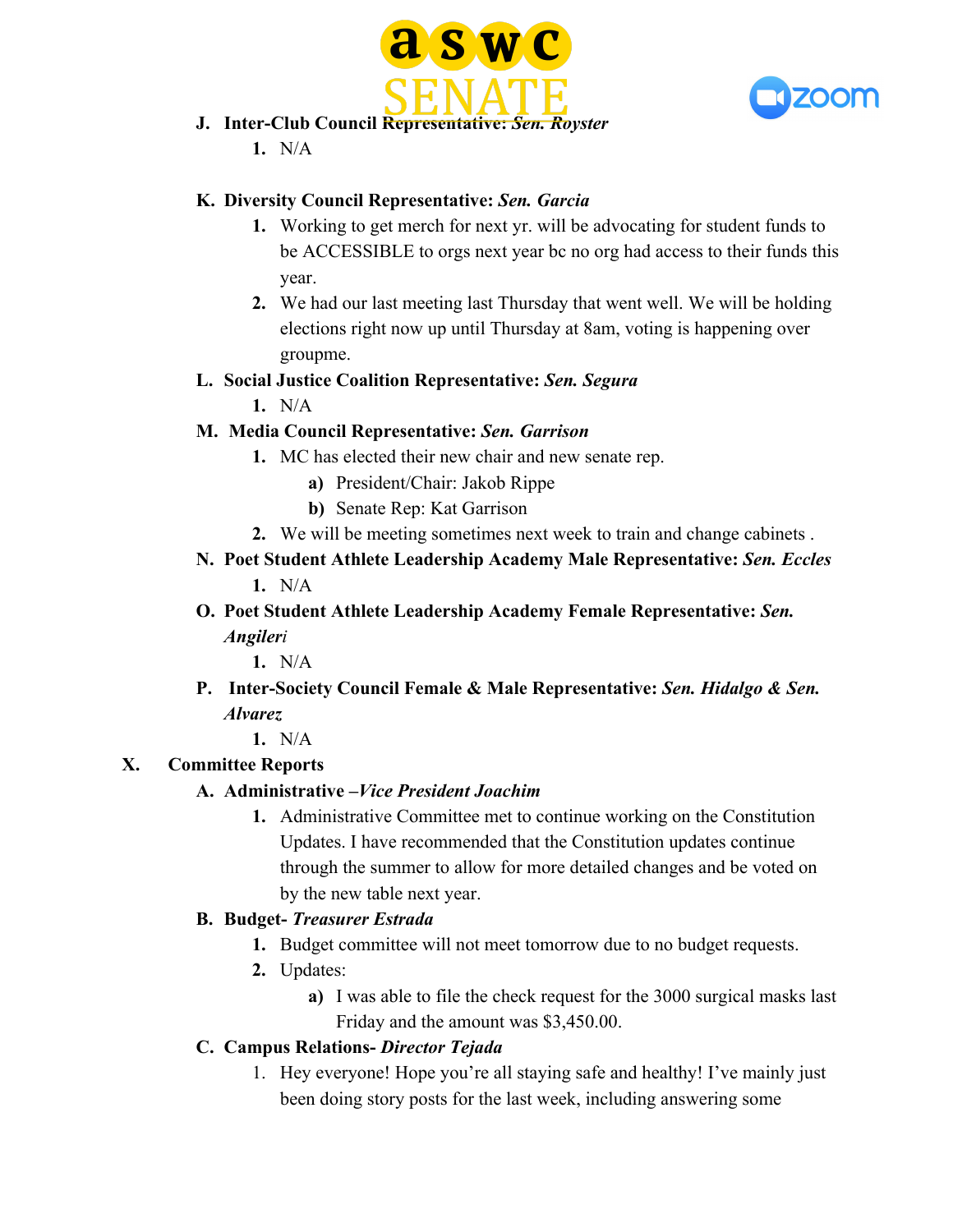



questions regarding the Whittier Green Deal bill with some of Sen. Casserly-Simmons help. I really wish we could have all been together in

person today for the last meeting, but I just wanted to thank you all for your hard work and dedication. Some of you have truly made me so proud to even know you and I'm so lucky to have had this experience with you all. Good luck to next year's table!

### **D. Elections-** *Secretary Brost*

- **1.** All seniors stoles have been mailed or seniors are starting to pick them up from the bookstores for those who requested for the pickup option.
- **2.** Today, we will be swearing in the new Eboard for the 2020-2021 school year as well as the rest of the students who were voted in by the student body.

# **E. Program Board –** *Director Gil*

- **1.** Happy Monday everyone! It has been such a privilege to have been on the senate table this year alongside such amazing and hardworking people. Thank you for inspiring me and for working together in serving the student body. I want to announce next year's Program Board Executive Director: **Addy Robinson**! Addy was this year's Director of Finance, she has grown a lot as a leader and a student and is highly qualified in leading the Program Board especially during these uncertain times. Program Board Eboard and coordinator candidates have been emailed, and we are just waiting for confirmation. I am very excited for the future of the Program Board and the new team of students leading it!
- **2.** Seniors will be able to RSVP for a graduation themed box on Wednesday May 6th.
- **3.** I also want to proudly announce that the Program Board has received a student life award: the 2020 Virtual Engagement Award.

# **F. Advocacy-** *President Moya*

**1.** I just want to thank all of the senators on the advocacy committee and for those in and out of the committee.

# **G. Culinary-** *Sen. Malone & Sen. Torres*

**1.** Bon Appetit has been doing a great job on the meals for students who are still on campus.

#### **H. Student Feedback Committee-** *Sen. Modesti*

- **1.** N/A
- **I. Student Finance Committee-** *Tres. Estrada* **1.** N/A
- **J. Environmental-** *Sen. Casserly-Simmons*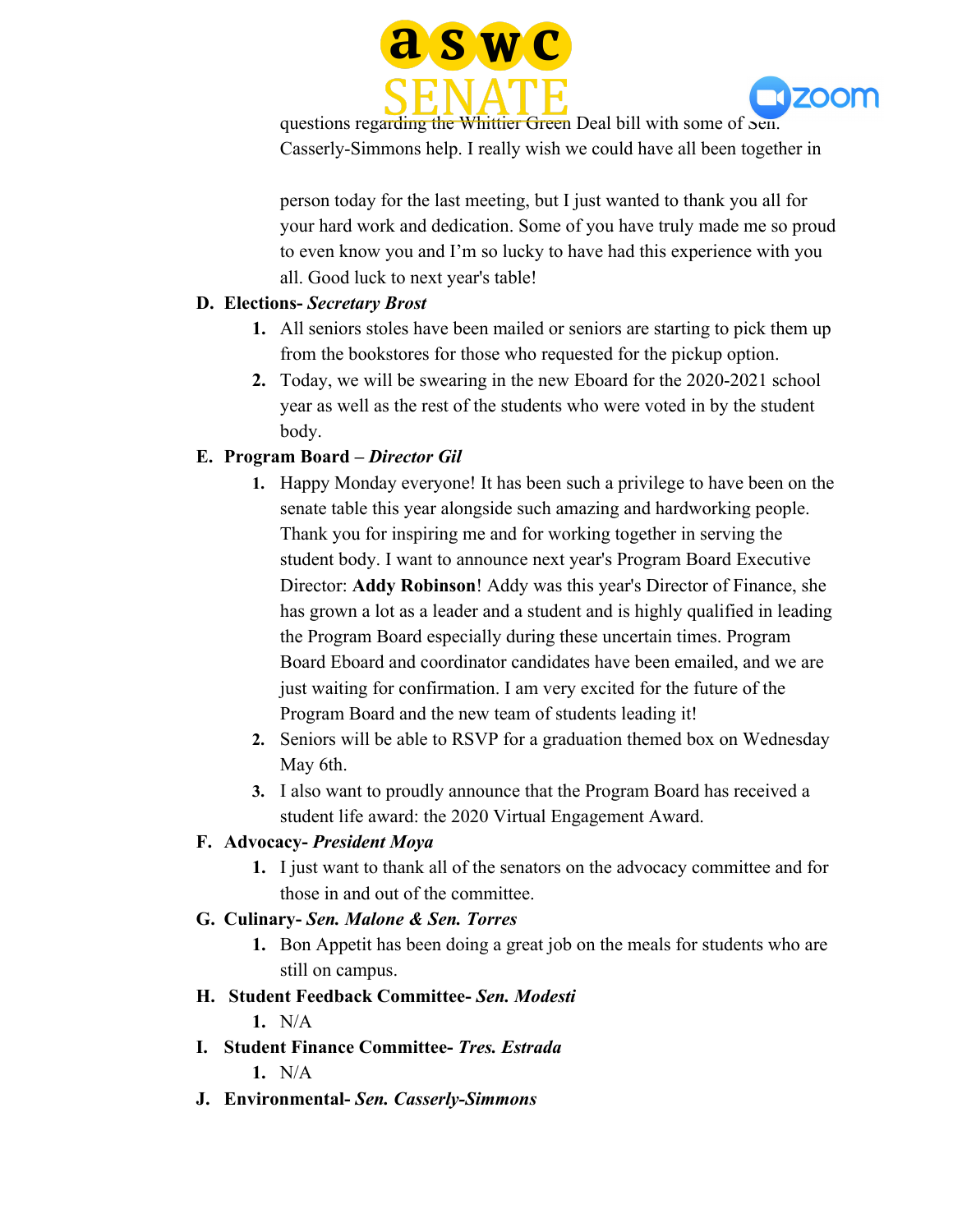



**1.** Reading the Whittier Green Deal Bill for the third time today.

#### **XI. First Readings**

#### **A.** N/A

**XII. Daily Calendar Considerations A.** N/A

# **XIII. Misc. Business**

# **A.** *Final Reading: Whittier Green Deal:*

- **1.** This is the third and final reading of the Whittier Green Deal Bill.
- **2.** The revise vision is:

# "**Whittier Green Deal**

Authors: Genesis Gil, Nona Golden, Dalton Casserly-Simmons, D Garcia Session:

 $BILL# -$ 

# **Section I: Preface**

WHEREAS, Whittier College has been listed as one of the country's most environmentally-responsible colleges in the nation by the Princeton Review,

WHEREAS, Whittier College lacks environmental initiatives to uphold the credibility of this claim,

WHEREAS, Global Climate Disruption is one of the most pressing issues of our time,

WHEREAS, Colleges and individuals across the world are implementing sustainable practices into their daily lives,

WHEREAS, Whittier College has the responsibility to implement sustainable practices in order to ensure the preservation of the earth and the well-being of their students,

# **Section II: The Rock**

WHEREAS, the rock is available to be spray painted up to 7 times a week, WHEREAS, spray paint contains aerosols directly linked to the worsening of the greenhouse effect,

WHEREAS, the World Health Organization states a 20%-40% increase in some types of cancer (in particular lung cancer) for those who come into regular contact with paint while a Danish research center adds possibility of neurological damage

WHEREAS, NASA states, "Aerosols have a profound impact on the climate because, just like greenhouse gases, they are able to change the Earth's "radiative", or energy, balance."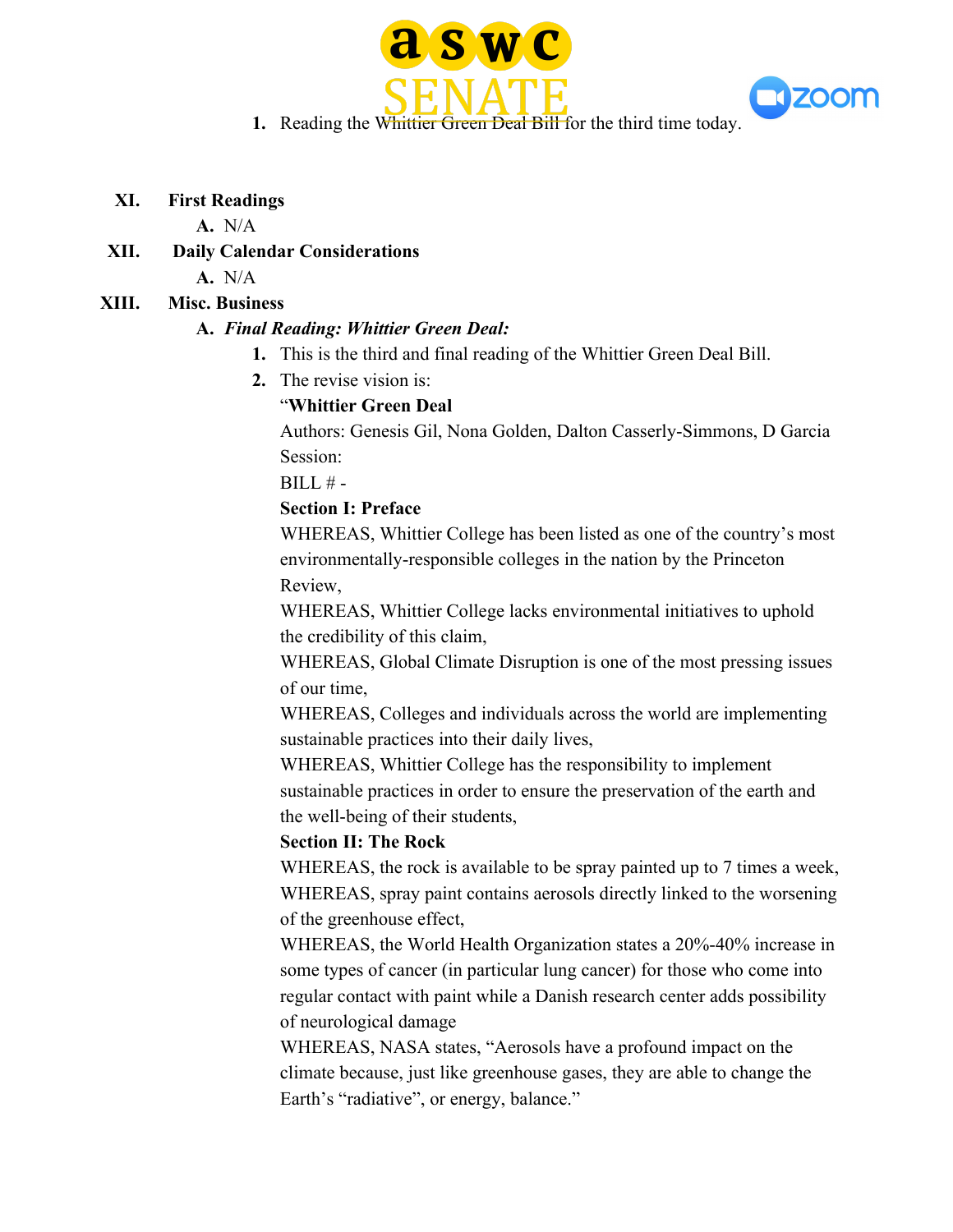



LET IT BE RESOLVED, the use of spray paint on and around the rock is

prohibited for Whittier College and its affiliates,

LET IT BE RESOLVED, only liquid paint is to be applied on the rock in good faith,

LET IT BE RESOLVED, environmentally friendly paint is to be applied solely to the rock and not its surrounding area,

LET IT BE FURTHER RESOLVED, that societies and

clubs/organizations affiliated with Whittier College are to only paint the rock 5 times each per semester with minimal exceptions that are to be approved by the Environmental Committee Chair

#### **Section III: Incentives**

WHEREAS, Whittier College does not provide adequate resources for sustainable living

WHEREAS, sustainable actions of individuals can have a profound positive effect on the environment

#### **Subsection III A: Low Impact Transportation**

WHEREAS, approximately 54% of Whittier College students commute to School

WHEREAS, non-motorized transport, public transport, multiple occupant automobile are among the most sustainable methods of commuting

LET IT BE RESOLVED, the ASWC Senate will work with administration to provide the subsequent incentives

LET IT BE RESOLVED, that students using non-motorized transportation, public transport or multiple occupant automobiles to commute to campus can receive a stipend upon the submission of proof to the Environmental Action Chair

LET IT BE FURTHER RESOLVED, that the stipend be equal to \$5 per commute while the supply of \$500 per semester is available, commute being to and from your destination; Limit one stipend per day

LET IT BE FURTHER RESOLVED, that proof of sustainable commute be considered as the following:

- Time stamped photographs

- GPS tracking apps

LET IT BE FURTHER RESOLVED, the student commuter representative is to be involved in the execution of this initiative

**Subsection III B: Sustainable Food Incentives**

WHEREAS, the meat industry is a leading contributor to global climate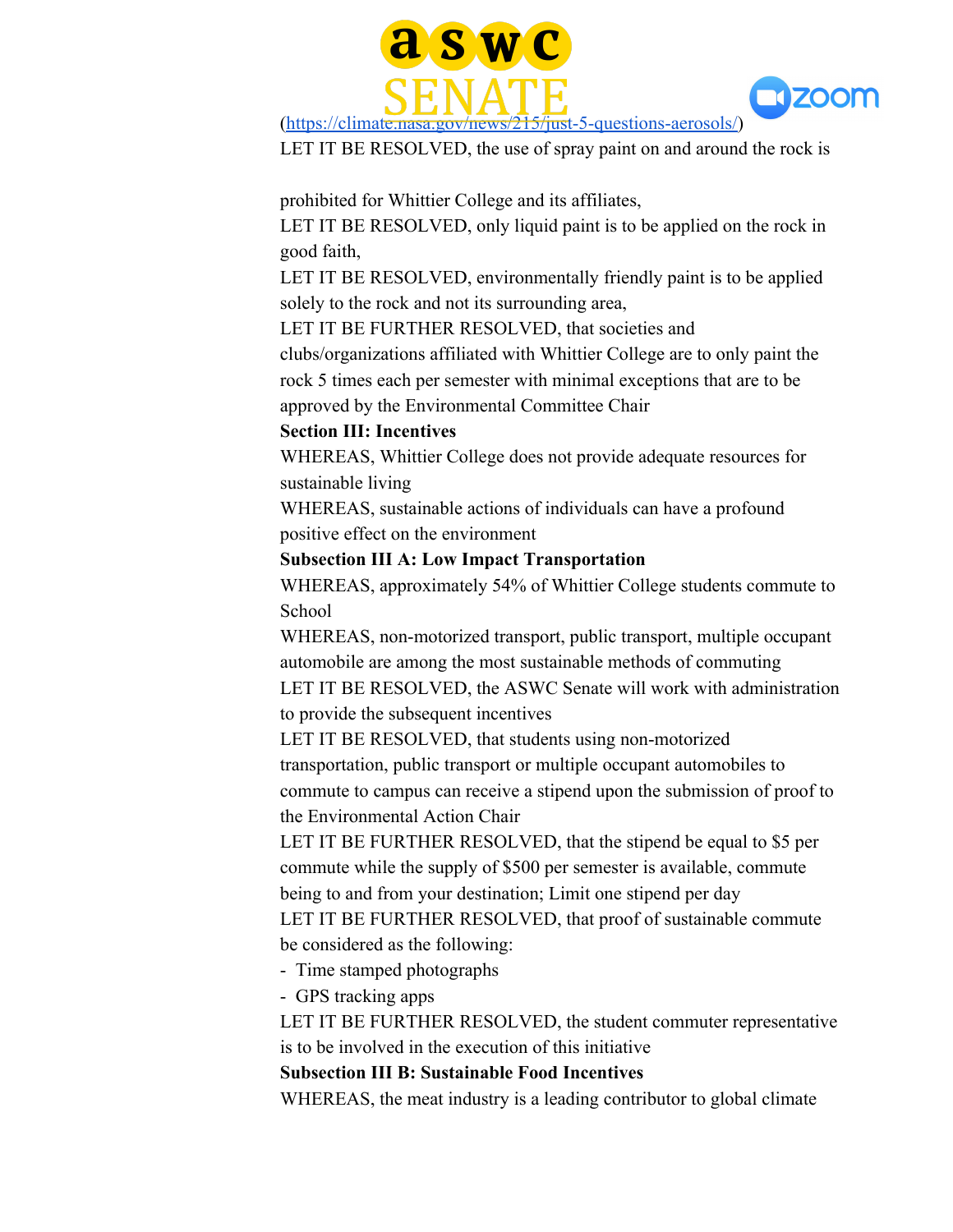



#### disruption

WHEREAS, there are currently no incentives around sustainable eating

habits at Whittier College

WHEREAS, individuals that eat a vegetarian/vegan based diet help to reduce overall greenhouse gas emissions

LET IT BE RESOLVED, vegetarian/vegan food items purchased at the Spot costing \$4 or more are eligible to receive a \$2 reimbursement from Environmental Committee while supplies last

LET IT FURTHER BE RESOLVED, Environmental Committee will require submission of proof of purchase in the form of a receipt during the Environmental Chairs office hours

LET IT FURTHER BE RESOLVED, submissions will only be accepted during the month of purchase with few exceptions made by the Environmental Chair

LET IT FURTHER BE RESOLVED, the allocated funds for reimbursement will be determined by the Environmental Committee on a monthly basis

#### **Section IV: Event Sustainability**

WHEREAS, single-use plastics, styrofoam, and other non-reusable items further contribute to the waste problem impacting our world

WHEREAS, waste ends up throughout our natural environment, never truly breaking down which impacts the health of humans and animals alike

LET IT BE RESOLVED, the ASWC Senate and all student clubs and organizations falling under the umbrella of the ASWC Senate are prohibited from using single-use plastic and styrofoam items when hosting any event

LET IT BE RESOLVED, the current health crisis creates concerns regarding the sanitation of reusables; however, pending national recovery from this epidemic, the Environmental Committee plans to implement the following system

LET IT BE RESOLVED, the Environmental Committee will provide a set number of reusables that can be loaned out to compensate for single-use items when the ASWC Senate deems the aforementioned initiative appropriate; until that time, biodegradable products are to be utilized LET IT FURTHER BE RESOLVED, that student clubs and organizations are to contact the Environmental Action Advocate via email to rent out the reusables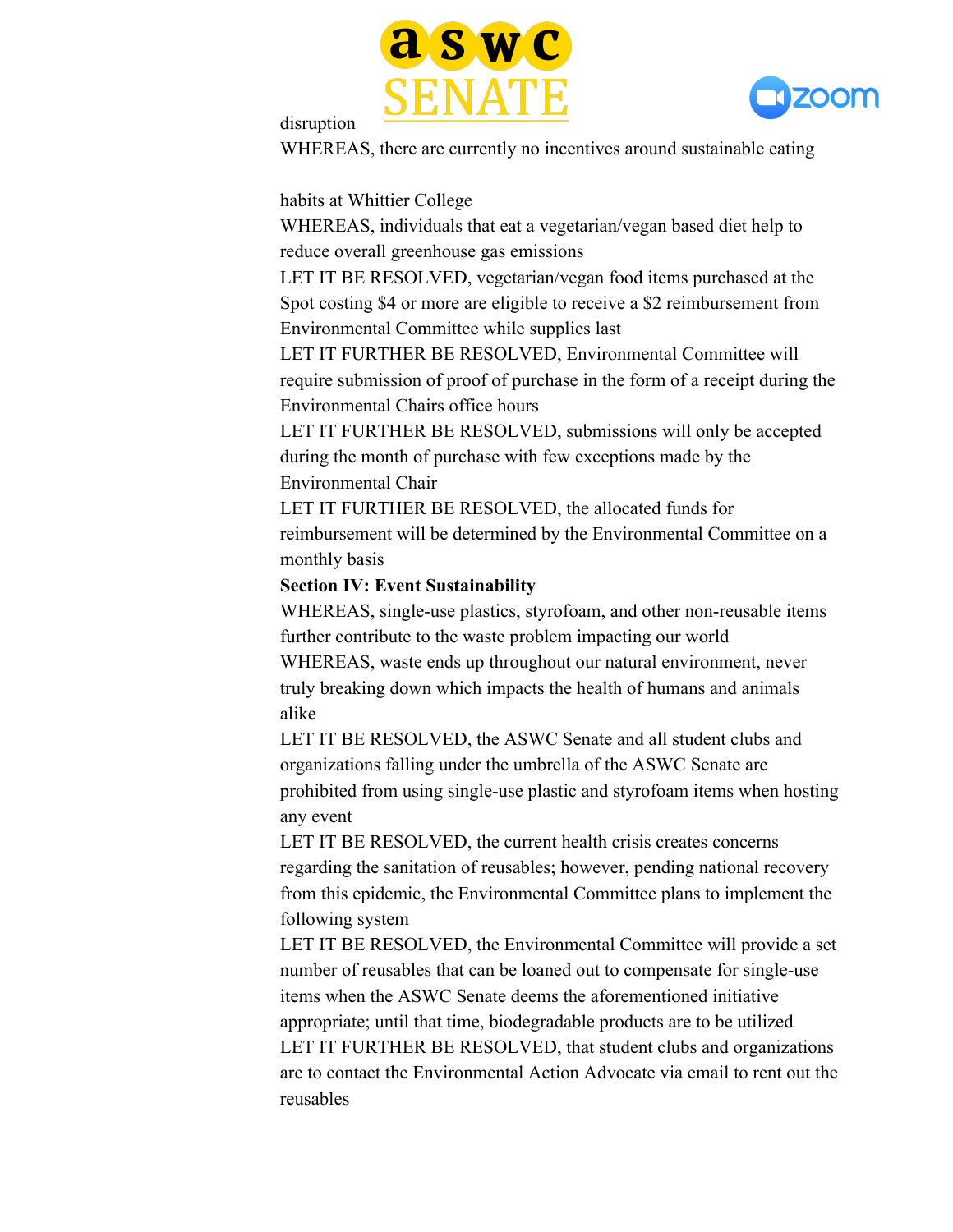



LET IT FURTHER BE RESOLVED, the Environmental Advocate's email is to be obtained through their office hours or at ASWC Senate meetings

#### **Subsection IV A: Displaced Meals**

WHEREAS, Bon Appétit hosts displaced meals using single-use plastic items WHEREAS, single-use items directly contribute to the global waste problem

LET IT BE RESOLVED, Bon Appétit is to use their own reusable dining sets when hosting displaced meals

### **Section V: Ecosia**

WHEREAS, search engines are used in any and all online activity WHEREAS, Google Chrome does not positively contribute to the environment

WHEREAS, Ecosia puts sustainability at the top of its priority list by mitigating emissions through environmental initiatives

LET IT BE RESOLVED, all desktop and laptop computers in the Wardman library are to have their default search engine switched to Ecosia (chrome still available)

THEREFORE, LET IT FINALLY BE RESOLVED, that a copy of this initiative be sent to the following:

Deanna Merino-Contino, Associate Dean for Campus Life Christine Hernandez, Director for the Office of Student Engagement Linda Oubré, President of Whittier College Members of the ASWC"

**3.** Sen. Casserly-Simmons answered some questions from the Instagram:

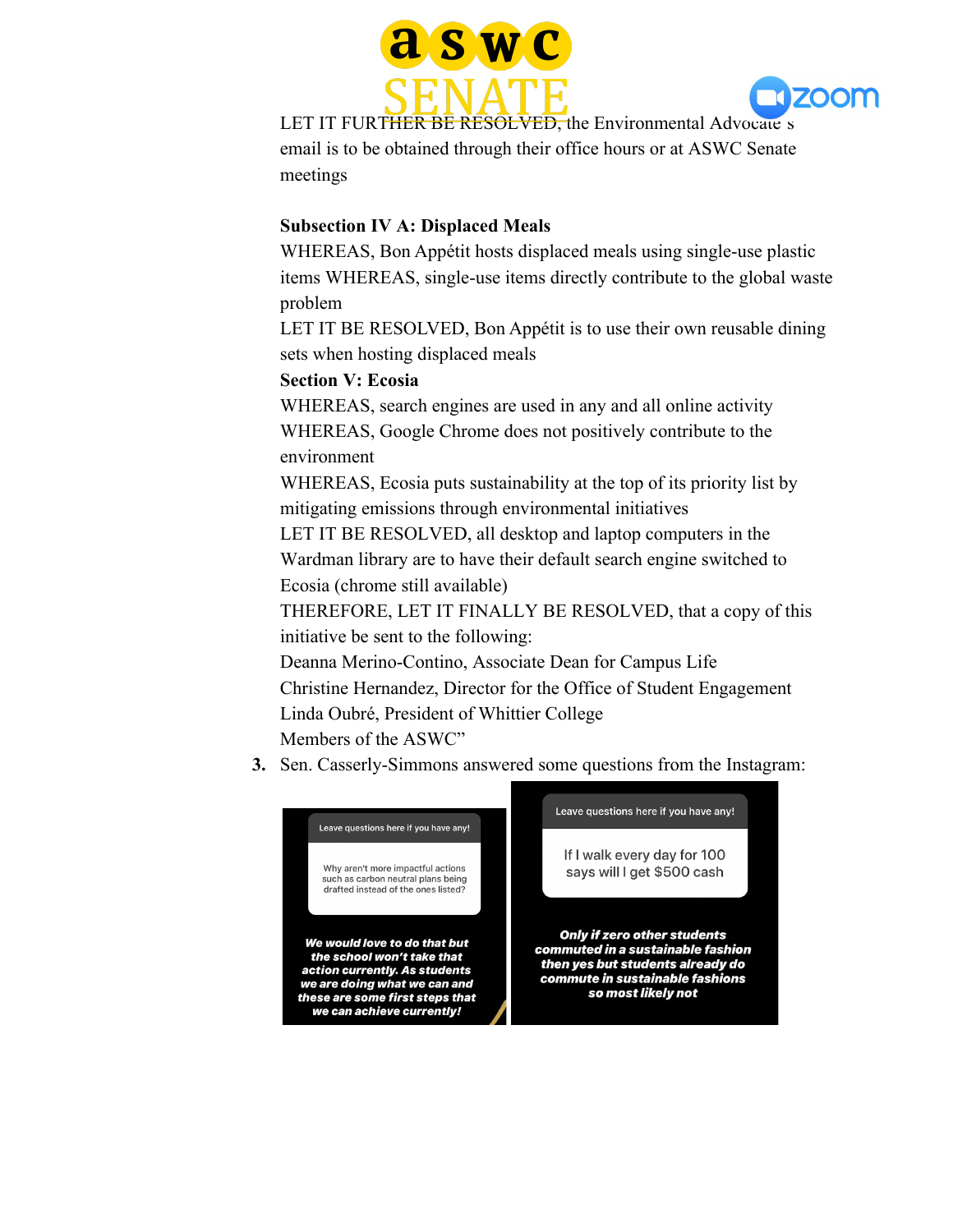



| Leave questions here if you have any!                                                                                                                                                                          |                                                                                                                                                                                                                                                                                                                                                                                                                                                                                                                                                                                                                     |                                                                                                                                                                                                                                                                                                                                                                                                                                                                                                                  |
|----------------------------------------------------------------------------------------------------------------------------------------------------------------------------------------------------------------|---------------------------------------------------------------------------------------------------------------------------------------------------------------------------------------------------------------------------------------------------------------------------------------------------------------------------------------------------------------------------------------------------------------------------------------------------------------------------------------------------------------------------------------------------------------------------------------------------------------------|------------------------------------------------------------------------------------------------------------------------------------------------------------------------------------------------------------------------------------------------------------------------------------------------------------------------------------------------------------------------------------------------------------------------------------------------------------------------------------------------------------------|
| Can we see where in the<br>Princeton Review WC was<br>ranked? This seems incorrect                                                                                                                             |                                                                                                                                                                                                                                                                                                                                                                                                                                                                                                                                                                                                                     | Leave questions here if you have any!<br>Why are clubs, societies,<br>groups, etc. being limited to<br>only painting the rock 5 times?                                                                                                                                                                                                                                                                                                                                                                           |
| It's actually on the<br>college's website as<br>well as the Princeton<br>review's! I've<br>attached a<br>screenshot of the<br>article and here is<br>the link to the article<br>the college wrote<br>about it. | 10:56<br>$-100$<br><b>A</b> nihittim avto<br><b>WHITTIER COLLEGE</b><br><b>FEATURED IN "PRINCETON</b><br><b>REVIEW'S GUIDE TO 286</b><br><b>GREEN COLLEGES"</b><br>Home / News / Whittier College Peatured in "Princeton<br>Review's Guide to 206 Green Colleges*<br><b>NFWS</b><br>Θ                                                                                                                                                                                                                                                                                                                               | Leave questions here if you have any!<br>Even when using<br>environmentally friendly<br>paint <sup>^</sup>                                                                                                                                                                                                                                                                                                                                                                                                       |
| https://<br>www.whittier.edu/<br>news/<br>thu-01302014-1139-<br>am/whittier-college-<br>featured-princeton-<br>reviews-auide-286-<br>green-colleges                                                            | Whittier College is one<br>of the country's most<br>environmentally-<br>responsible colleges<br>according to The<br>Princeton Review. The nationally-known<br>education services company selected<br>Whittier for inclusion in a unique resource it<br>has created for college applicants - The<br>Princeton Review's Guide to 286 Green<br>Colleges.<br>Developed by The Princeton Review in<br>partnership with the U.S. Green Building<br>Council, the Guide to 286 Green Colleges<br>is the first, free comprehensive guidebook<br>focused solely on institutions of higher<br>VISIT APPLY REQUEST INFO<br>Give | We wanted to ensure the best answer to<br>this question so here is a statement from<br>our Environmental Action Advocate<br>@daltonrcs : "Due to the massive threat<br>of climate change, switching to a<br>different paint that still damages the<br>earth sadly isn't enough. As a college we<br>have to lead the way In sustainable<br>change to set a standard for future<br>generations and we came up with 5 as a<br>good compromise over a zoom call with<br>people who opposed the original<br>version!" |

**4.** Pres. Moya: I just want to say what a phenomenal job you all did with this bill. Dalton you have gone up and beyond to address every concern and question. I am really proud of what you did.

Sen. Royster: Thank you Dalton for taking every question and concern we have. You took them all and ran with them. You built a bill that speaks for students. You created a bill that makes our campus greener.

Sen . Hidalgo: Why the number 5 for painting the rock?

Sen. Casserly-Simmons: We looked at how often societies paint the rock a semester. It was 14. So we wanted to bring the number. That is also why we put the expectations because there are events where the rock may be painted multiple times.

Sen. Hidalgo: What about paints that aren't releasing nasty stuff in the air? We agree, no arcol.. But do we use paints that are non boc?

Sen. Casserly-Simmons: Non bos is better. The reason we also lowered the number is because of everything it takes for the paint to reach you. We are trying to reduce the supply chain and the chain that comes after like throwing it away.

**5.** Sen. Royster: I move to vote on passing this bill.

Sen. Hagan-Martin: I second.

For: 14

Against: 2

Abstation: 0

**6.** This bill does pass.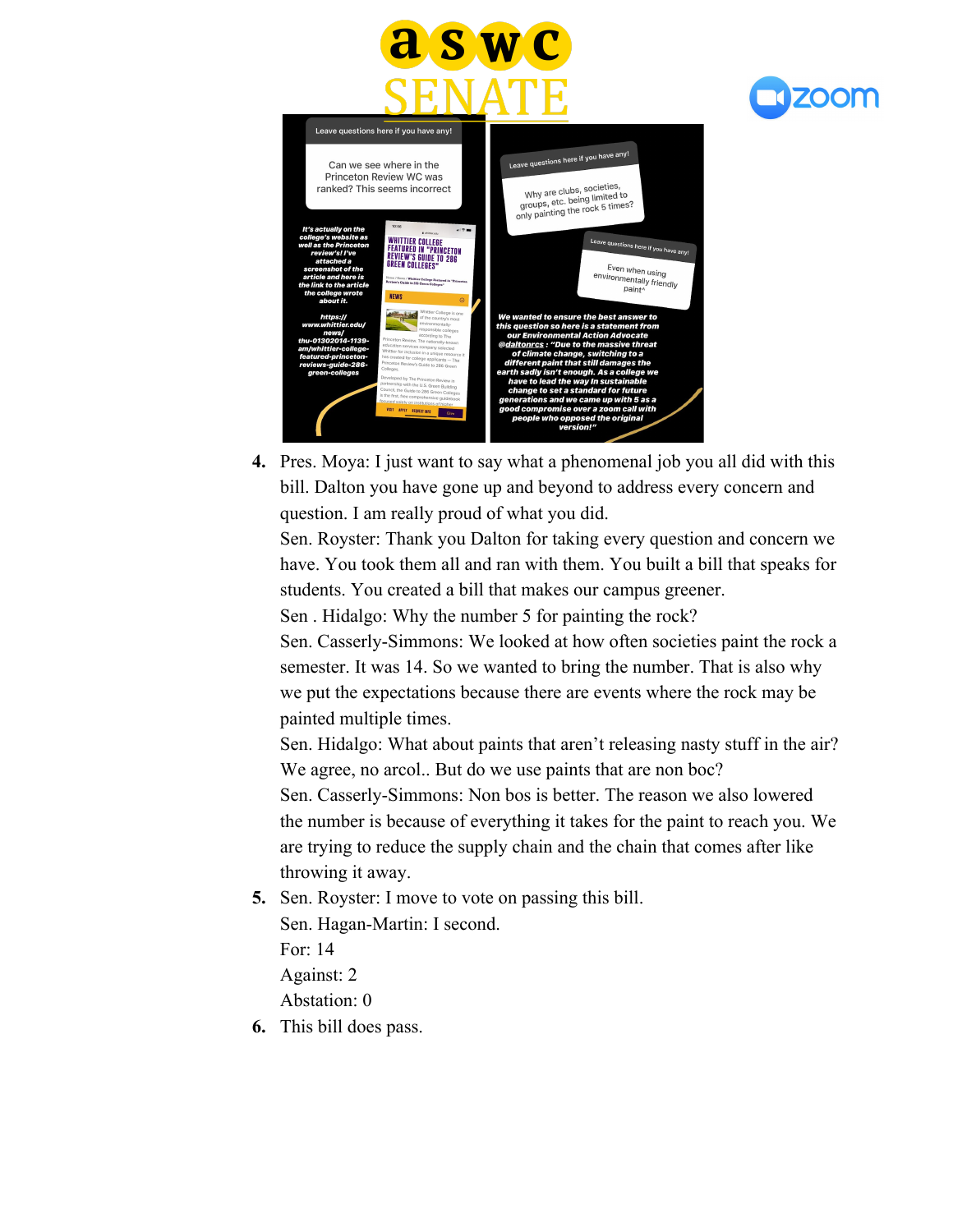



- **B.** *Senator Awards*
	- **1.** Pres. Moya: Hello everyone, as we end the academic year I wanted to present our ASWC Senate awards. We apologize for the delay in our presentation of our Senators of the Month. We planned on presenting our October and November Senator of the Month awards at our End of the Fall Semester Senate dinner in December but these two senators were unable to attend. And as we all know our Spring semester was quickly brought to a halt. Nonetheless, all of the individuals receiving awards this evening are worthy of this recognition.

Without further or do I would like to start by presenting our October Senator of the year.

From the time this senator began serving on the ASWC Senate table last academic year, they have consistently demonstrated their passion and dedication for advocating for our students, specifically those from marginalized communities. This senator has challenged us all to change the perspective from which we view certain issues, and has brought awareness of different identities and privilege. Issues facing our community and students have been on the forefront of all they have done. Although it was unable to come to fruition, this senator helped plan one of the biggest and most organized Diversity Identities Weeks the college has seen. Their passion for organizing and mobilizing their community extends beyond this College's borders, they have become civically involved in our local community and have encouraged their peers to do the same. From attending Whittier City Council meetings to speaking at Los Angeles Protests and demonstrations urging our political leaders to take action against Climate Change, this senator continues to make their mark on WC and our community. It is an honor to name Senator D Garcia Senator of the month for the month of October.

Next, I would like to present the Senator of the Month award for the month of November. As a new senator on the table, this senator immediately demonstrated her dedication for representing their constituency and advocating for students. They have promoted transparency in areas that have lacked for quite some time and has contributed to the betterment between ASWC Senate and Media Council. I would like to present Representative Kat Garrison with the Senator of the Month award for the month of November.

Now I would like to present the Senator of the Month for the month of February. From the minute this senator began serving on ASWC Senate, they were eager to engage with their constituents and work to enhance the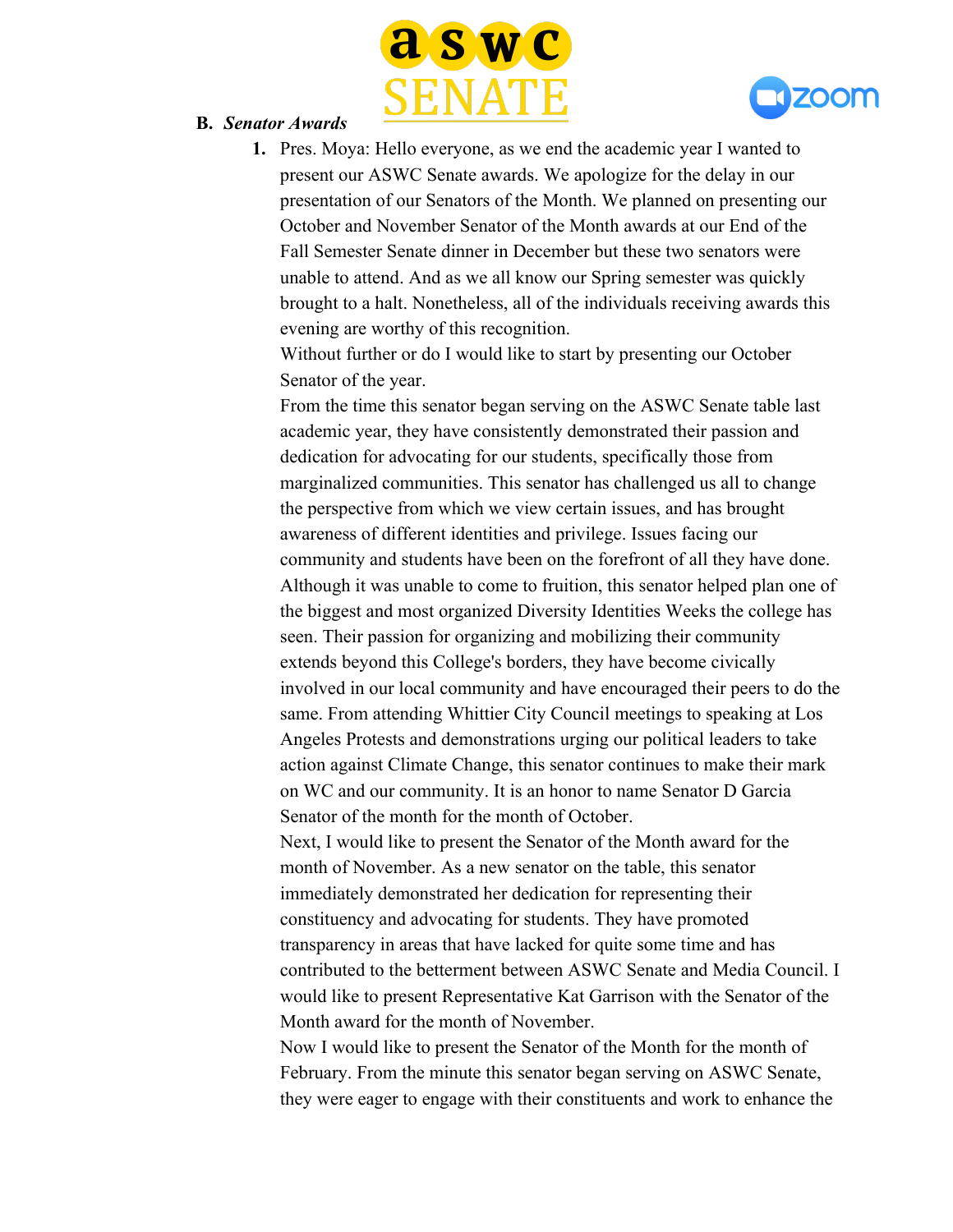



experience of these students. Not only did this senator schedule regular meetings with professional staff to meet the concerns and needs of their constituents, they were diligent in educating the student body at large on the different issues ASWC Senate was dealing with. Most known for their Instagram Story videos, this senator worked to find innovative ways to make information more accessible to our students. They have always asked critical questions and ensured they acted on the best interest of their constituency. It is my privilege to award Senator Lauren Ross with the Senator of the Month award for the month of February.

Next, we have the Senator of the Month award for the month of March. This individual hit the ground running. Within their first few weeks they took charge of one of our committees and prioritized receiving student feedback. They worked to develop an online method to receive student feedback to ensure students had an accessible opportunity to share their concerns and give feedback. This senator was definitely one that could be counted out. They never missed a meeting and were always one of the first to volunteer to represent the Senate at events including but not limited to Orientation, Activities Fair and more. We could always count on this Senator to ask tough questions, regardless if they were unpopular. It was this diligence and dedication that led us to select Senator Arianna Modesti as Senator of the Month for the month of March.

Finally, I would like to present the Senator of the Month award for the month of April. This is another individual that could always be counted on. They diligently attended Senate and committee meetings and were always actively engaged. Not only did they fulfill their responsibilities in the senate in an exemplary fashion, but they brought much needed structure and stability to the governing body they represented. This individual has demonstrated significant growth in their development as a leader and was always one of the first to step in when help and support was needed. They were always eager to collaborate and work with others, and always brought positive energy to the Senate table even during our hardest times. I am very pleased to name Representative Tori Royster as the Senator of the Month for the Month of April.

Last but not least I would like to present the Senator of the Year award. This award is given to a senator who goes above and beyond their expected duties to serve the student body by: promoting collaboration within the Whittier College community, encouraging personal and professional development, and upholding Whittier College's Quaker's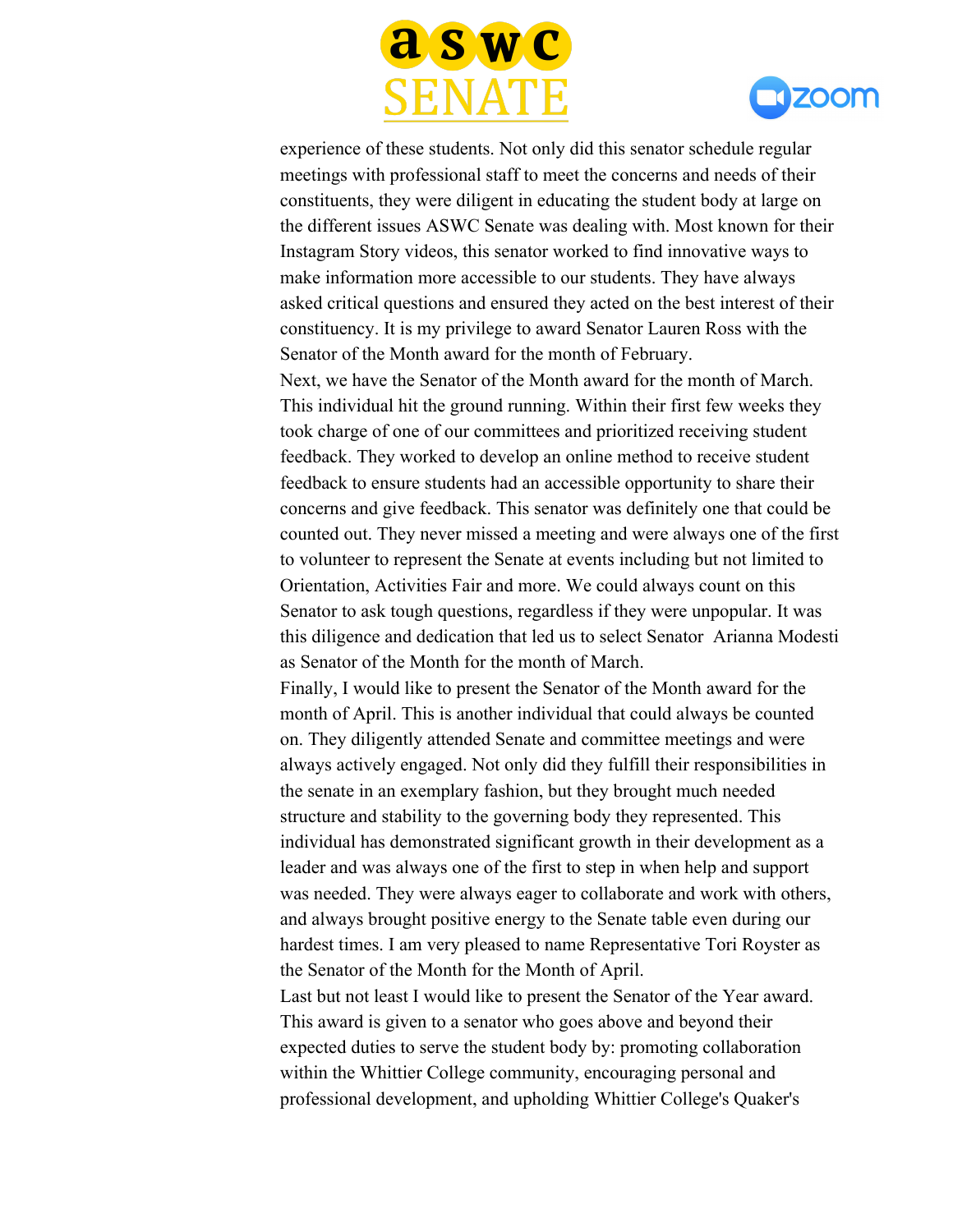



values. This senator has done exactly this. This individual truly came into their position ready to work and make great change. From their first senate meeting, this senator strived to educate, empower, and mobilize students. As someone who served on ASWC Senate for the first time, they took on the responsibility of chairing a committee and working with administration without hesitation. This individual is an incredible student leader who maintained a strong and dedicated committee and really went out of their way to connect with students to bring awareness and urgency around a large problem. This senator was famous for their very long constituent reports and for challenging individuals seeking funding to be intentional when thinking about the environmental impacts of their requests. Despite their very hectic schedule, this senator exemplified what it meant to be dedicated to their role, constituents and the Whittier College community at large.This senator acted as a phenomenal role model for students and senators, including myself, and demonstrated what it means to truly be intentional, and practice what you preach. From working with Bon Apetit to develop sustainable business practices, creating awareness around food waste, and now writing a bill that will change the way this College operates forever, it is no doubt this senator has left a great mark on this institution. It is a great privilege to award Senator Dalton Casserly-Simmons with the Senator of the Year award.

**2.** The awards will be mailed out to you all in a week or two.

#### **C.** *ASWC Senate 2020-2021 New Senator Inauguration*

- **1.** Pres. Moya swears in the new ASWC Senate President Jesse Eccles.
- **2.** The new president, Jesse Eccles will swear in the new Eboard.
	- **a)** Vice President: Amber Brost
	- **b)** Treasurer: Jose Estrada
	- **c)** Campus Relations: Tori Royster
	- **d)** Secretary: Lauren Ross
- **3.** Then, Pres. Eccles will swear in the rest of the newly elected Senators.
- **D.** ISC needs students to run for co-chairs. So if anyone is interested please let Sen. Hidalgo know.

#### **XIV. Announcements**

**A.** Christine: A number of people in this room got a students life award.

#### **1. Outstanding Contribution to Campus Wellness Award**

- **a)** Taylor Beckwith
- **2. Professional Development Award**
	- **a)** Bergen Flom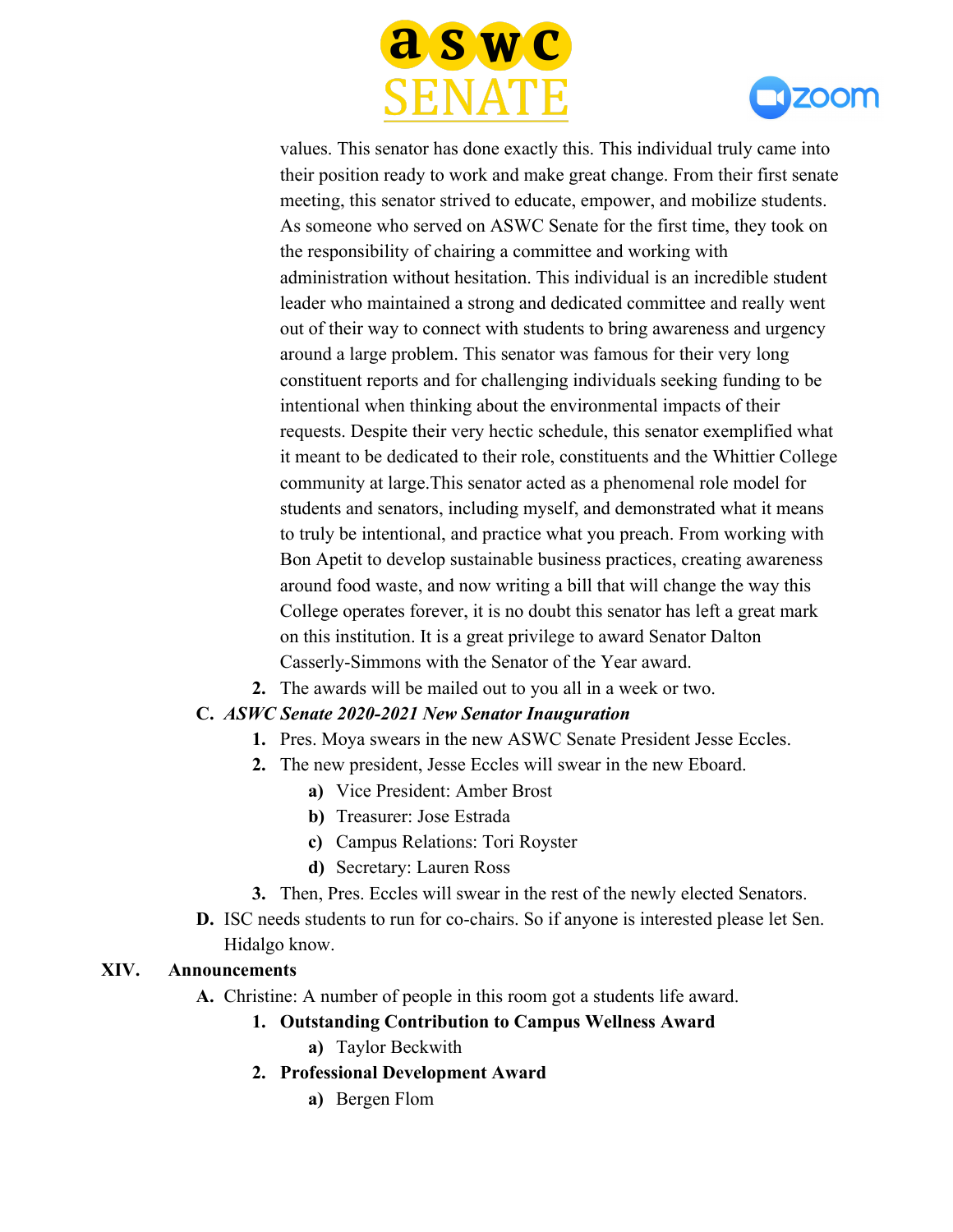



- **3. Social Justice Leadership Award**
	- **a)** Kealohi Minami
- **4. Innovator Award**
	- **a)** Dalton Casserly-Simmons
- **5. Outstanding Service Collaborator Award a)** Journee Bradford
- **6. Community Development Award** (Resident)
	- **a)** Scout Mucher
- **7. Community Development Award** (Commuter)
	- **a)** Grace Hagan-Martin
- **8. Outstanding Program or Event Award**
	- **a)** Poet Pride Drag Show
- **9. Emerging Leader Award** (*new category for 2020*)
	- **a)** Jose Estrada
	- **b)** Kat Garrison
	- **c)** Tori Royster
	- **d)** Zoe Iseri
	- **e)** Lauren Ross
- **10. New Student Organization of the Year** (*new category for 2020*)
	- **a)** Transfer Club
- **11. Virtual Engagement Award** (*new category for 2020*)
- **12.** Program Board
- **13. Senior Keys**
	- **a)** Taylor Beckwith
	- **b)** Josh Elsen
	- **c)** Genesis Gil
	- **d)** Analis Hetter
	- **e)** Bella Mejos
	- **f)** Destinee Moya
	- **g)** Melissa Tobias
	- **h)** Patrick Tsu
	- **i)** Elizabeth Wirtz
	- **j)** Isabella Zonni
- **B.** Pres. Eccles: I know finals are coming up. Good luck, study hard. I wish you all the best of luck with finals.